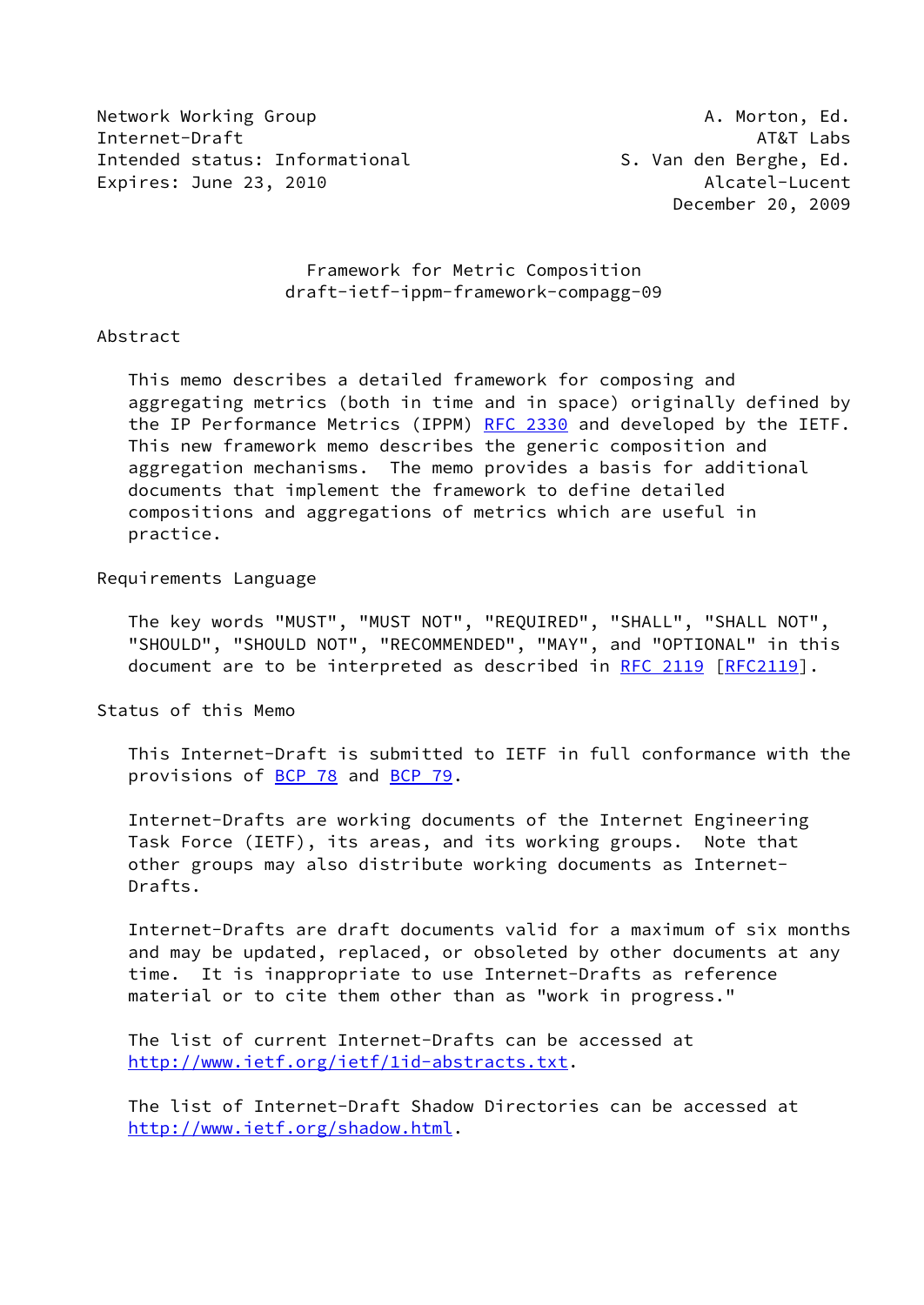Internet-Draft Framework for Metric Composition December 2009

This Internet-Draft will expire on June 23, 2010.

Copyright Notice

 Copyright (c) 2009 IETF Trust and the persons identified as the document authors. All rights reserved.

This document is subject to **[BCP 78](https://datatracker.ietf.org/doc/pdf/bcp78)** and the IETF Trust's Legal Provisions Relating to IETF Documents [\(http://trustee.ietf.org/license-info](http://trustee.ietf.org/license-info)) in effect on the date of publication of this document. Please review these documents carefully, as they describe your rights and restrictions with respect to this document. Code Components extracted from this document must include Simplified BSD License text as described in Section 4.e of the Trust Legal Provisions and are provided without warranty as described in the BSD License.

 This document may contain material from IETF Documents or IETF Contributions published or made publicly available before November 10, 2008. The person(s) controlling the copyright in some of this material may not have granted the IETF Trust the right to allow modifications of such material outside the IETF Standards Process. Without obtaining an adequate license from the person(s) controlling the copyright in such materials, this document may not be modified outside the IETF Standards Process, and derivative works of it may not be created outside the IETF Standards Process, except to format it for publication as an RFC or to translate it into languages other than English.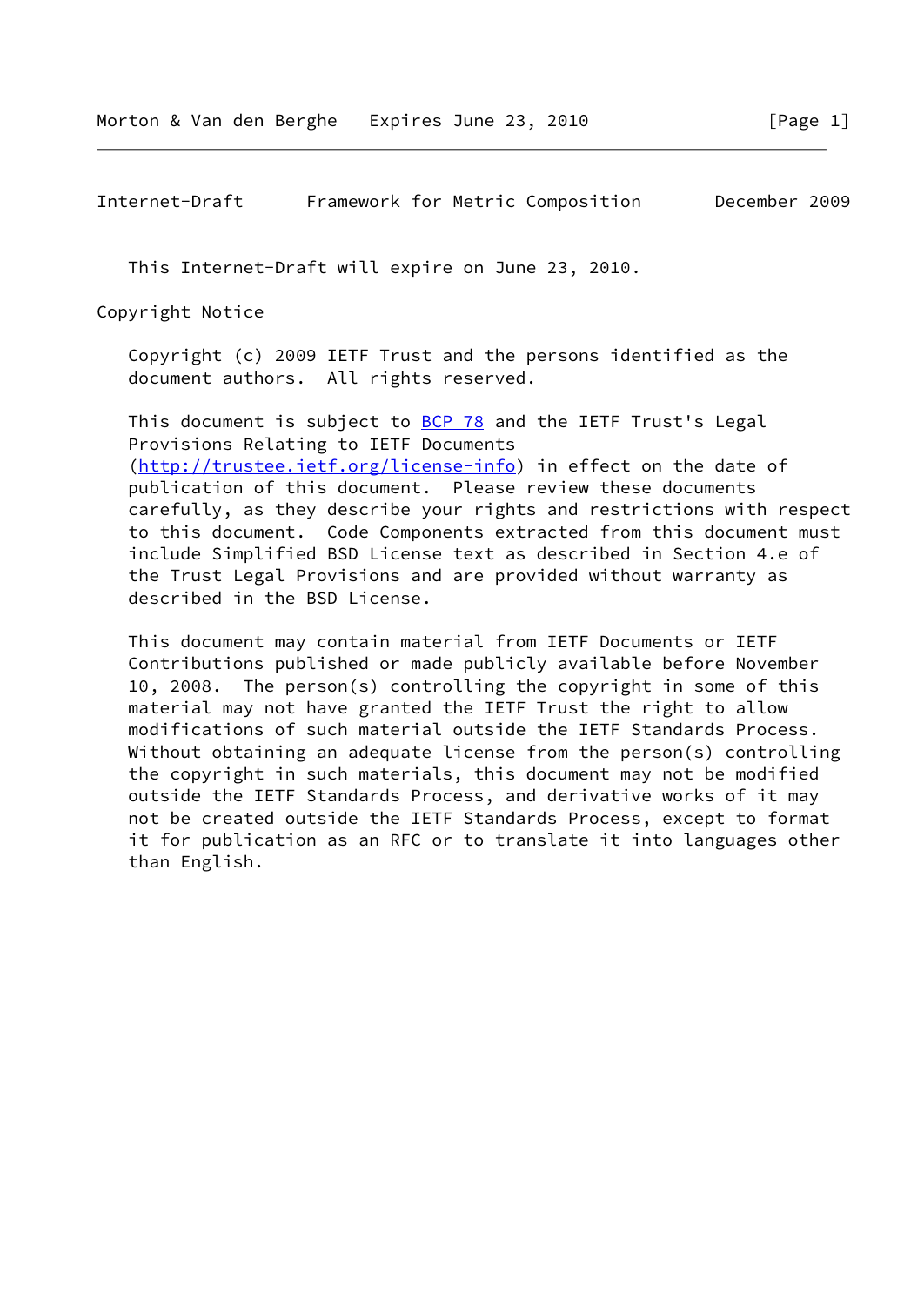Morton & Van den Berghe Expires June 23, 2010 [Page 2]

Internet-Draft Framework for Metric Composition December 2009

# Table of Contents

| 1.               |      |                                                                           |  |  |  |  | $\overline{4}$  |
|------------------|------|---------------------------------------------------------------------------|--|--|--|--|-----------------|
|                  | 1.1. |                                                                           |  |  |  |  | $\overline{4}$  |
|                  |      | Reducing Measurement Overhead<br>1.1.1.                                   |  |  |  |  | $\overline{4}$  |
|                  |      | 1.1.2. Measurement Re-use 5                                               |  |  |  |  |                 |
|                  |      | 1.1.3. Data Reduction and Consolidation $\frac{5}{2}$                     |  |  |  |  |                 |
|                  |      | $1.1.4$ . Implications on Measurement Design and Reporting                |  |  |  |  | $\underline{6}$ |
| 2.               |      |                                                                           |  |  |  |  | $\underline{6}$ |
| $\overline{3}$ . |      |                                                                           |  |  |  |  | 6               |
|                  | 3.1. |                                                                           |  |  |  |  | $\underline{6}$ |
|                  | 3.2. | Complete Path $\ldots \ldots \ldots \ldots \ldots \ldots \ldots$          |  |  |  |  |                 |
|                  | 3.3. |                                                                           |  |  |  |  |                 |
|                  | 3.4. | Complete Time Interval $\frac{7}{2}$                                      |  |  |  |  |                 |
|                  | 3.5. | Composed Metric $\ldots \ldots \ldots \ldots \ldots \ldots \ldots \ldots$ |  |  |  |  |                 |
|                  | 3.6. |                                                                           |  |  |  |  |                 |
|                  | 3.7. |                                                                           |  |  |  |  |                 |
|                  | 3.8. |                                                                           |  |  |  |  |                 |
|                  | 3.9. |                                                                           |  |  |  |  |                 |
|                  |      |                                                                           |  |  |  |  |                 |
|                  |      |                                                                           |  |  |  |  |                 |
|                  |      | $\underline{4}$ . Description of Metric Types 8                           |  |  |  |  |                 |
|                  | 4.1. | Temporal Aggregation Description 8                                        |  |  |  |  |                 |
|                  | 4.2. | Spatial Aggregation Description 9                                         |  |  |  |  |                 |
|                  | 4.3. | Spatial Composition Description 10                                        |  |  |  |  |                 |
|                  | 4.4. |                                                                           |  |  |  |  |                 |
|                  | 4.5. | Higher Order Composition 10                                               |  |  |  |  |                 |
|                  |      | $\frac{5}{2}$ . Requirements for Composed Metrics 11                      |  |  |  |  |                 |
|                  | 5.1. |                                                                           |  |  |  |  |                 |
|                  |      | 6. Guidelines for Defining Composed Metrics 12                            |  |  |  |  |                 |
|                  |      | 6.1. Ground Truth: Comparison with other IPPM Metrics 12                  |  |  |  |  |                 |
|                  |      |                                                                           |  |  |  |  |                 |
|                  |      | $6.1.1.$ Ground Truth for Temporal Aggregation 14                         |  |  |  |  |                 |
|                  |      | $6.1.2$ . Ground Truth for Spatial Aggregation 15                         |  |  |  |  |                 |
|                  |      | 6.2. Deviation from the Ground Truth 15                                   |  |  |  |  |                 |
|                  |      | 6.3. Incomplete Information 15                                            |  |  |  |  |                 |
|                  | 6.4. |                                                                           |  |  |  |  |                 |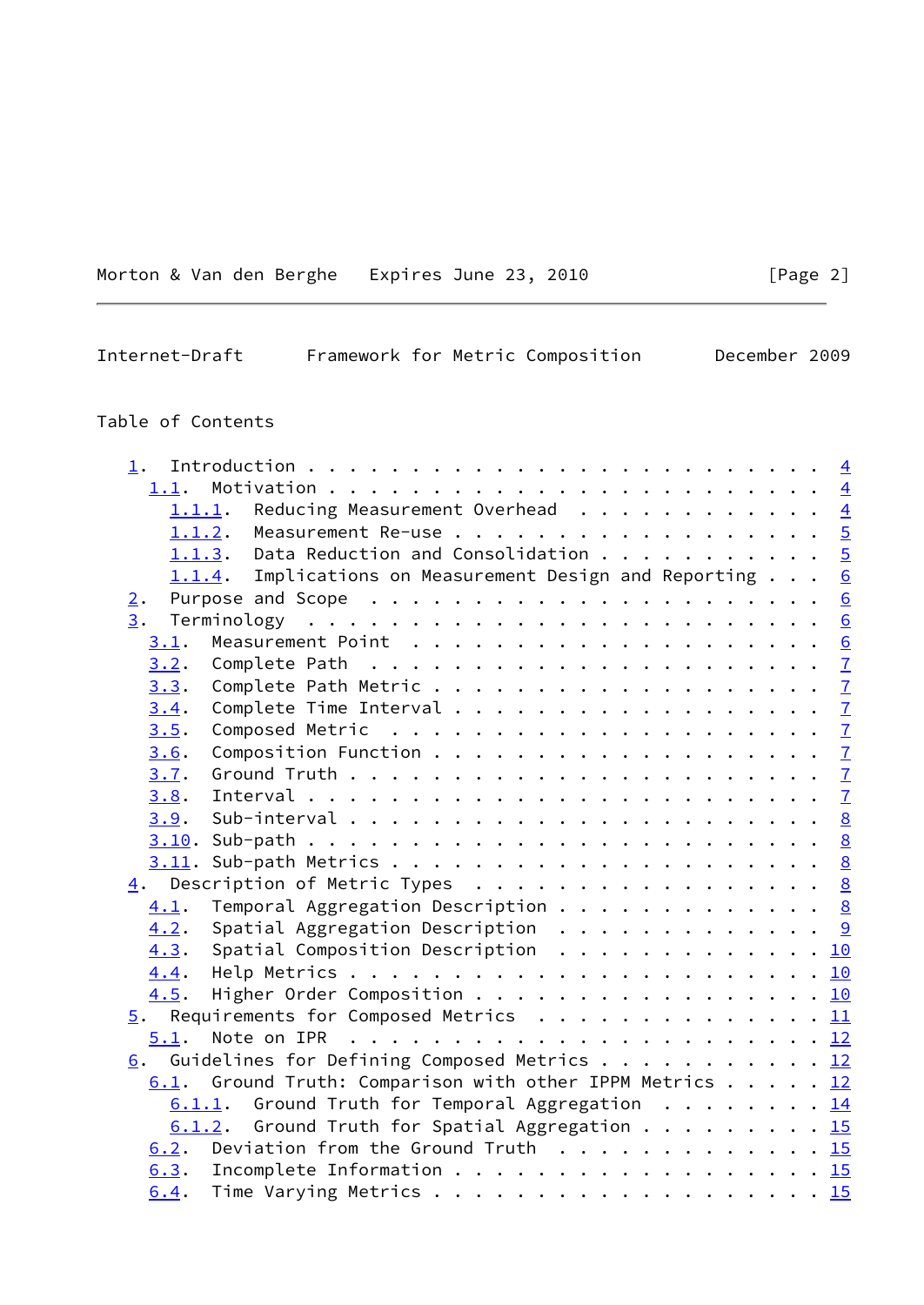| 8. Security Considerations 16   |  |
|---------------------------------|--|
|                                 |  |
|                                 |  |
| 10.1. Normative References 16   |  |
| 10.2. Informative References 17 |  |
|                                 |  |
|                                 |  |

Morton & Van den Berghe Expires June 23, 2010 [Page 3]

<span id="page-3-1"></span>Internet-Draft Framework for Metric Composition December 2009

### <span id="page-3-0"></span>[1](#page-3-0). Introduction

The IPPM framework [[RFC2330\]](https://datatracker.ietf.org/doc/pdf/rfc2330) describes two forms of metric composition, spatial and temporal. The text also suggests that the concepts of the analytical framework (or A-frame) would help to develop useful relationships to derive the composed metrics from real metrics. The effectiveness of composed metrics is dependent on their usefulness in analysis and applicability to practical measurement circumstances.

 This memo expands on the notion of composition, and provides a detailed framework for several classes of metrics that were described in the original IPPM framework. The classes include temporal aggregation, spatial aggregation, and spatial composition.

# <span id="page-3-2"></span>[1.1](#page-3-2). Motivation

 Network operators have deployed measurement systems to serve many purposes, including performance monitoring, maintenance support, network engineering, and reporting performance to customers. The collection of elementary measurements alone is not enough to understand a network's behaviour. In general, measurements need to be post-processed to present the most relevant information for each purpose. The first step is often a process of "composition" of single measurements or measurement sets into other forms. Composition and aggregation present several more post-processing opportunities to the network operator, and we describe the key motivations below.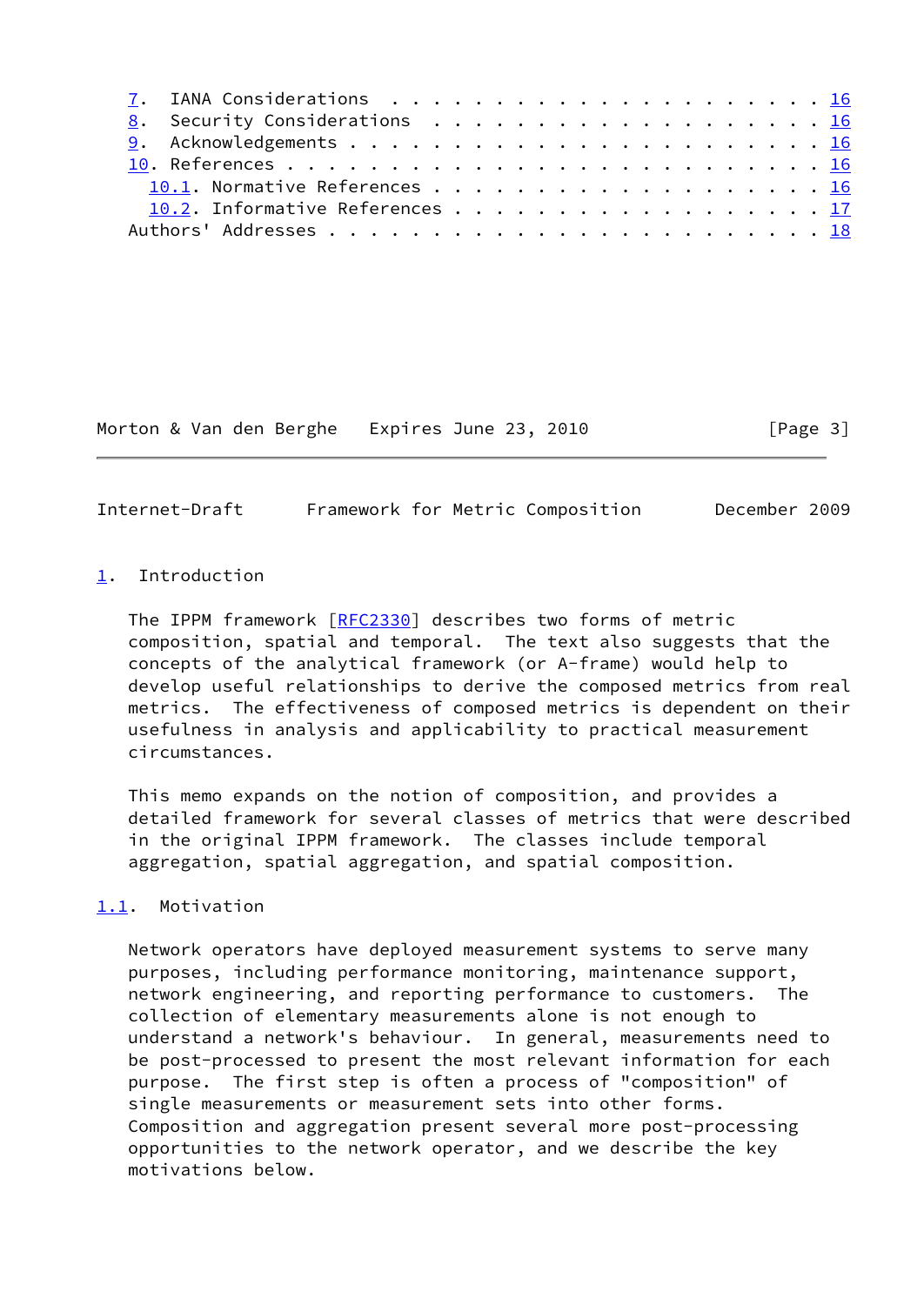#### <span id="page-4-0"></span>[1.1.1](#page-4-0). Reducing Measurement Overhead

 A network's measurement possibilities scale upward with the square of the number of nodes. But each measurement implies overhead, in terms of the storage for the results, the traffic on the network (assuming active methods), and the operation and administration of the measurement system itself. In a large network, it is impossible to perform measurements from each node to all others.

 An individual network operator should be able to organize their measurement paths along the lines of physical topology, or routing areas/Autonomous Systems, and thus minimize dependencies and overlap between different measurement paths. This way, the sheer number of measurements can be reduced, as long as the operator has a set of methods to estimate performance between any particular pair of nodes when needed.

 Composition and aggregation play a key role when the path of interest spans multiple networks, and where each operator conducts their own

| Morton & Van den Berghe Expires June 23, 2010 | [Page 4] |
|-----------------------------------------------|----------|
|-----------------------------------------------|----------|

<span id="page-4-2"></span>Internet-Draft Framework for Metric Composition December 2009

 measurements. Here, the complete path performance may be estimated from measurements on the component parts.

 Operators that take advantage of the composition and aggregation methods recognize that the estimates may exhibit some additional error beyond that inherent in the measurements themselves, and so they are making a trade-off to achieve reasonable measurement system overhead.

<span id="page-4-1"></span>[1.1.2](#page-4-1). Measurement Re-use

 There are many different measurement users, each bringing specific requirements for the reporting timescale. Network managers and maintenance forces prefer to see results presented very rapidly, to detect problems quickly or see if their action has corrected a problem. On the other hand, network capacity planners and even network users sometimes prefer a long-term view of performance, for example to check trends. How can one set of measurements serve both needs?

 The answer lies in temporal aggregation, where the short-term measurements needed by the operations community are combined to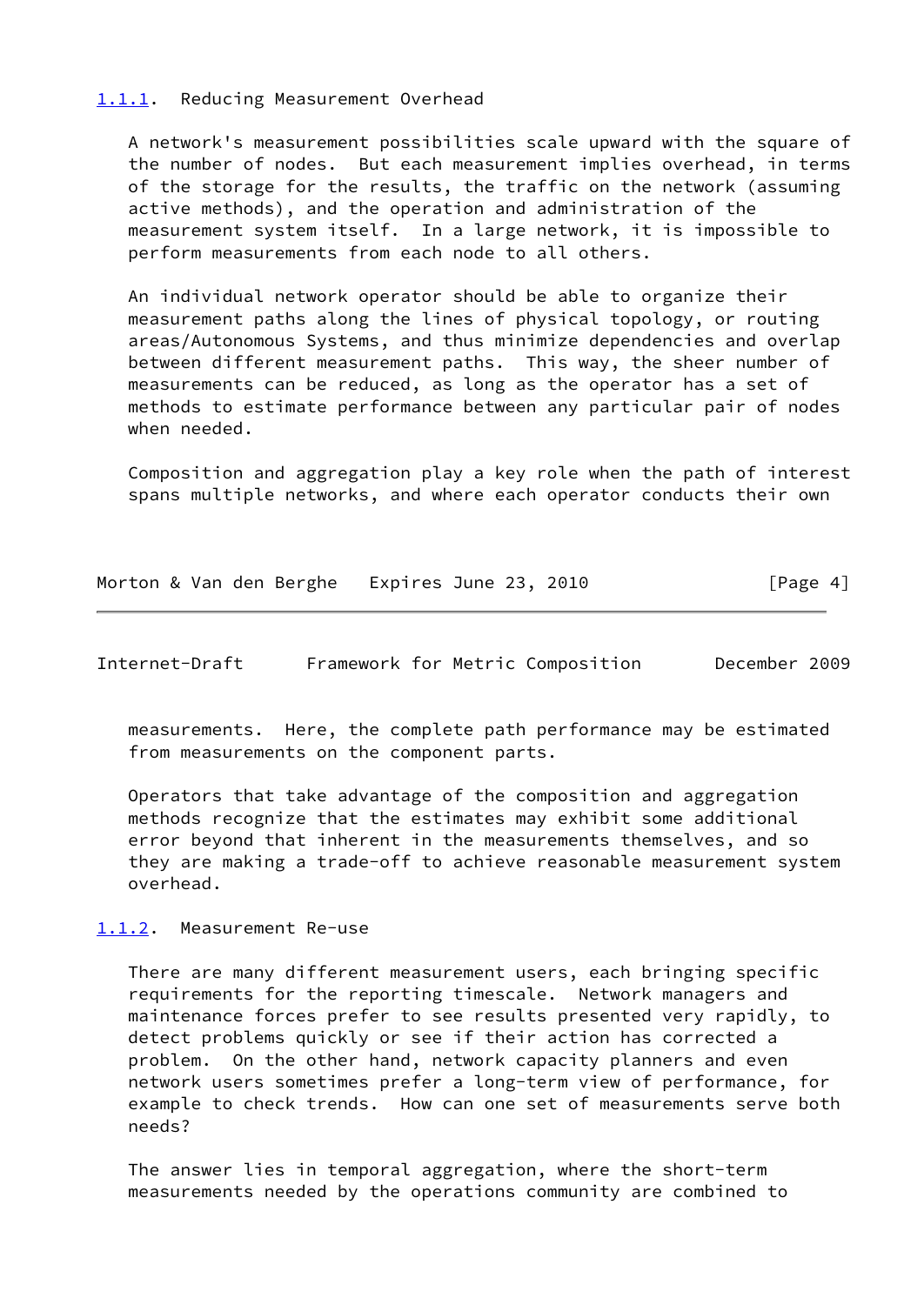estimate a longer-term result for others. Also, problems with the measurement system itself may be isolated to one or more of the short-term measurements, rather than possibly invalidating an entire long-term measurement if the problem was undetected.

#### <span id="page-5-0"></span>[1.1.3](#page-5-0). Data Reduction and Consolidation

 Another motivation is data reduction. Assume there is a network in which delay measurements are performed among a subset of its nodes. A network manager might ask whether there is a problem with the network delay in general. It would be desirable to obtain a single value that gives an indication of the overall network delay. Spatial aggregation methods would address this need, and can produce the desired "single figure of merit" asked for, one that may also be useful in trend analysis.

 The overall value would be calculated from the elementary delay measurements, but it not obvious how: for example, it may not to be reasonable to average all delay measurements, as some paths (e.g. having a higher bandwidth or more important customers) might be considered more critical than others.

 Metric composition can help to provide, from raw measurement data, some tangible, well-understood and agreed upon information about the service guarantees provided by a network. Such information can be used in the Service Level Agreement/Service Level Specification (SLA/

| Morton & Van den Berghe Expires June 23, 2010 |  | [Page 5] |
|-----------------------------------------------|--|----------|
|-----------------------------------------------|--|----------|

<span id="page-5-2"></span>Internet-Draft Framework for Metric Composition December 2009

SLS) contracts between a service provider and its customers.

<span id="page-5-1"></span>[1.1.4](#page-5-1). Implications on Measurement Design and Reporting

 If a network measurement system operator anticipates needing to produce overall metrics by composition, then it is prudent to keep that requirement in mind when considering the measurement design and sampling plan. Also, certain summary statistics are more conducive to composition than others, and this figures prominently in the design of measurements and when reporting the results.

<span id="page-5-3"></span>[2](#page-5-3). Purpose and Scope

The purpose of this memo is provide a common framework for the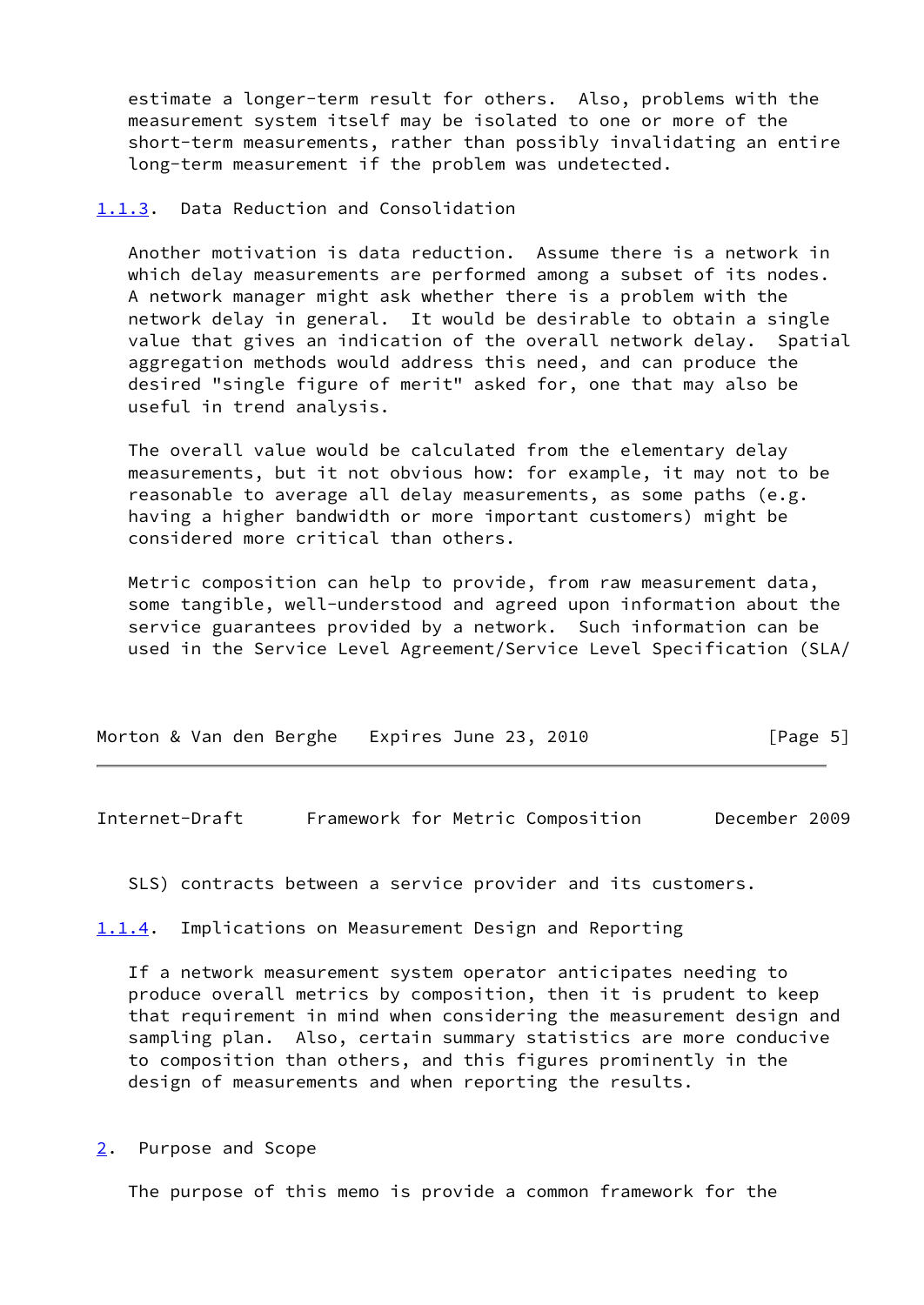various classes of metrics that are composed from primary metrics. The scope is limited to the definitions of metrics that are composed from primary metrics using a deterministic function. Key information about each composed metric, such as the assumptions under which the relationship holds and possible sources of error/circumstances where the composition may fail, are included.

 At this time, the scope of effort is limited to composed metrics for packet loss, delay, and delay variation, as defined in [\[RFC2679](https://datatracker.ietf.org/doc/pdf/rfc2679)], [\[RFC2680](https://datatracker.ietf.org/doc/pdf/rfc2680)], [[RFC2681\]](https://datatracker.ietf.org/doc/pdf/rfc2681), [[RFC3393](https://datatracker.ietf.org/doc/pdf/rfc3393)], [\[RFC5481](https://datatracker.ietf.org/doc/pdf/rfc5481)], and the comparable metrics in  $[Y.1540]$  $[Y.1540]$  $[Y.1540]$ . Composition of packet reordering metrics [\[RFC4737](https://datatracker.ietf.org/doc/pdf/rfc4737)] and duplication metrics [[RFC5560](https://datatracker.ietf.org/doc/pdf/rfc5560)] are considered research topics at the time this memo was prepared, and beyond its scope.

 This memo will retain the terminology of the IPPM Framework [\[RFC2330](https://datatracker.ietf.org/doc/pdf/rfc2330)]as much as possible, but will extend the terminology when necessary. It is assumed that the reader is familiar with the concepts introduced in [\[RFC2330](https://datatracker.ietf.org/doc/pdf/rfc2330)], as they will not be repeated here.

### <span id="page-6-0"></span>[3](#page-6-0). Terminology

 This section defines the terminology applicable to the processes of Metric Composition and Aggregation.

# <span id="page-6-1"></span>[3.1](#page-6-1). Measurement Point

 The logical or physical location where packet observations are made. The term Measurement Point is synonymous with the term "observation position" used in [[RFC2330](https://datatracker.ietf.org/doc/pdf/rfc2330)] when describing the notion of wire time. A measurement point may be at the boundary between a host and an adjacent link (physical), or it may be within a host (logical) that performs measurements where the difference between host time and wire

| Morton & Van den Berghe Expires June 23, 2010 |  |  |  |  | [Page 6] |  |
|-----------------------------------------------|--|--|--|--|----------|--|
|-----------------------------------------------|--|--|--|--|----------|--|

<span id="page-6-3"></span>Internet-Draft Framework for Metric Composition December 2009

time is understood.

#### <span id="page-6-2"></span>[3.2](#page-6-2). Complete Path

 The complete path is the actual path that a packet would follow as it travels from the packet's Source to its Destination. A Complete path may span the administrative boundaries of one or more networks.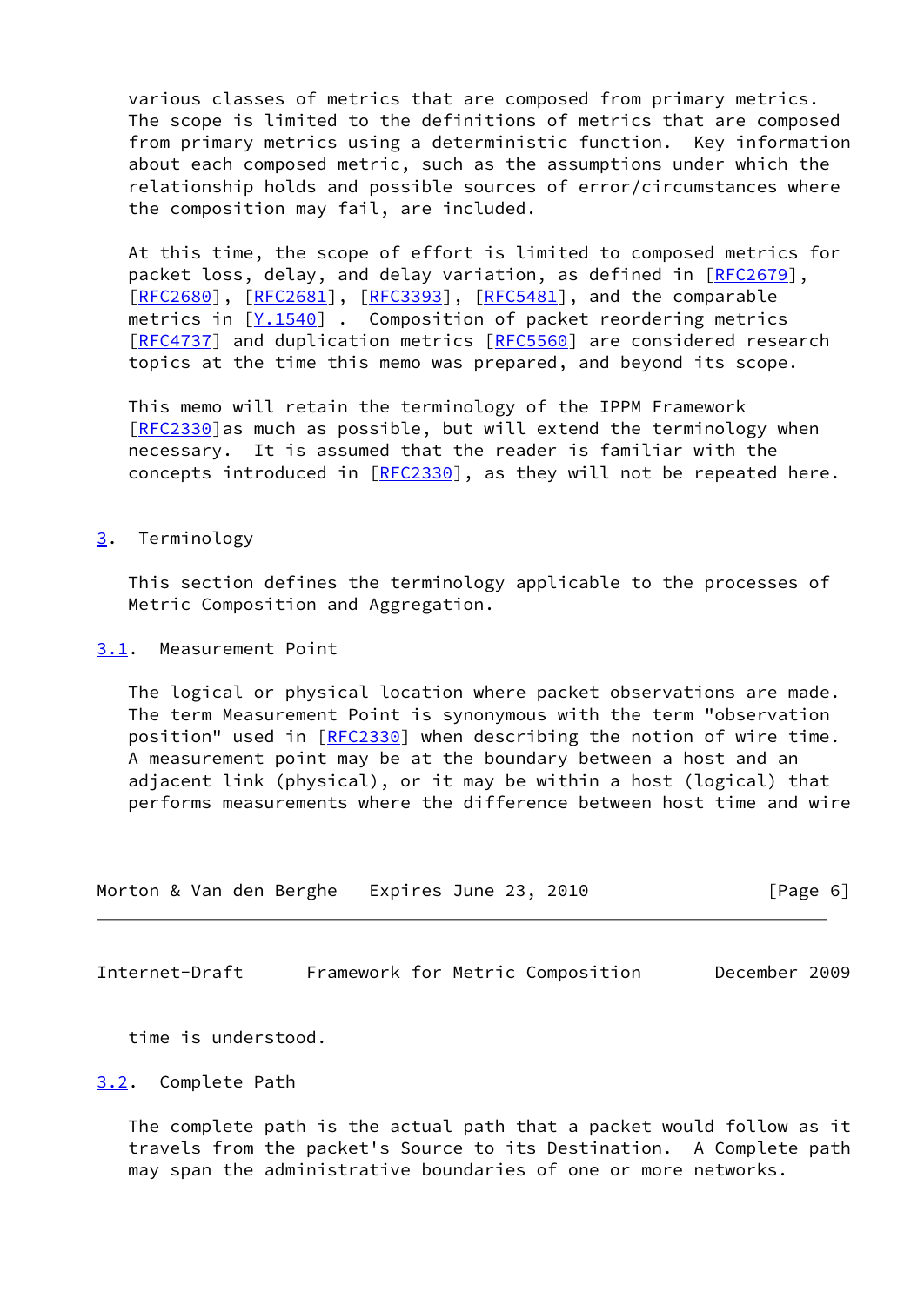# <span id="page-7-0"></span>[3.3](#page-7-0). Complete Path Metric

 The complete path metric is the Source to Destination metric that a composed metric attempts to estimate. A complete path metric represents the ground-truth for a composed metric.

<span id="page-7-1"></span>[3.4](#page-7-1). Complete Time Interval

 The complete time interval is comprised of two or more contiguous sub-intervals, and is the interval whose performance will be estimated through temporal aggregation.

# <span id="page-7-2"></span>[3.5](#page-7-2). Composed Metric

 A composed metric is an estimate of an actual metric describing the performance of a path over some time interval. A composed metric is derived from other metrics by applying a deterministic process or function (e.g., a composition function). The process may use metrics that are identical to the metric being composed, or metrics that are dissimilar, or some combination of both types.

<span id="page-7-3"></span>[3.6](#page-7-3). Composition Function

 A composition function is a deterministic process applied to individual metrics to derive another metric (such as a Composed metric).

# <span id="page-7-4"></span>[3.7](#page-7-4). Ground Truth

 As applied here, the notion of ground truth is defined as the actual performance of a network path over some time interval. The ground truth is a metric on the (unavailable) packet transfer information for the desired path and time interval that a composed metric seeks to estimate.

<span id="page-7-5"></span>[3.8](#page-7-5). Interval

A span of time.

Morton & Van den Berghe Expires June 23, 2010 [Page 7]

<span id="page-7-7"></span><span id="page-7-6"></span>Internet-Draft Framework for Metric Composition December 2009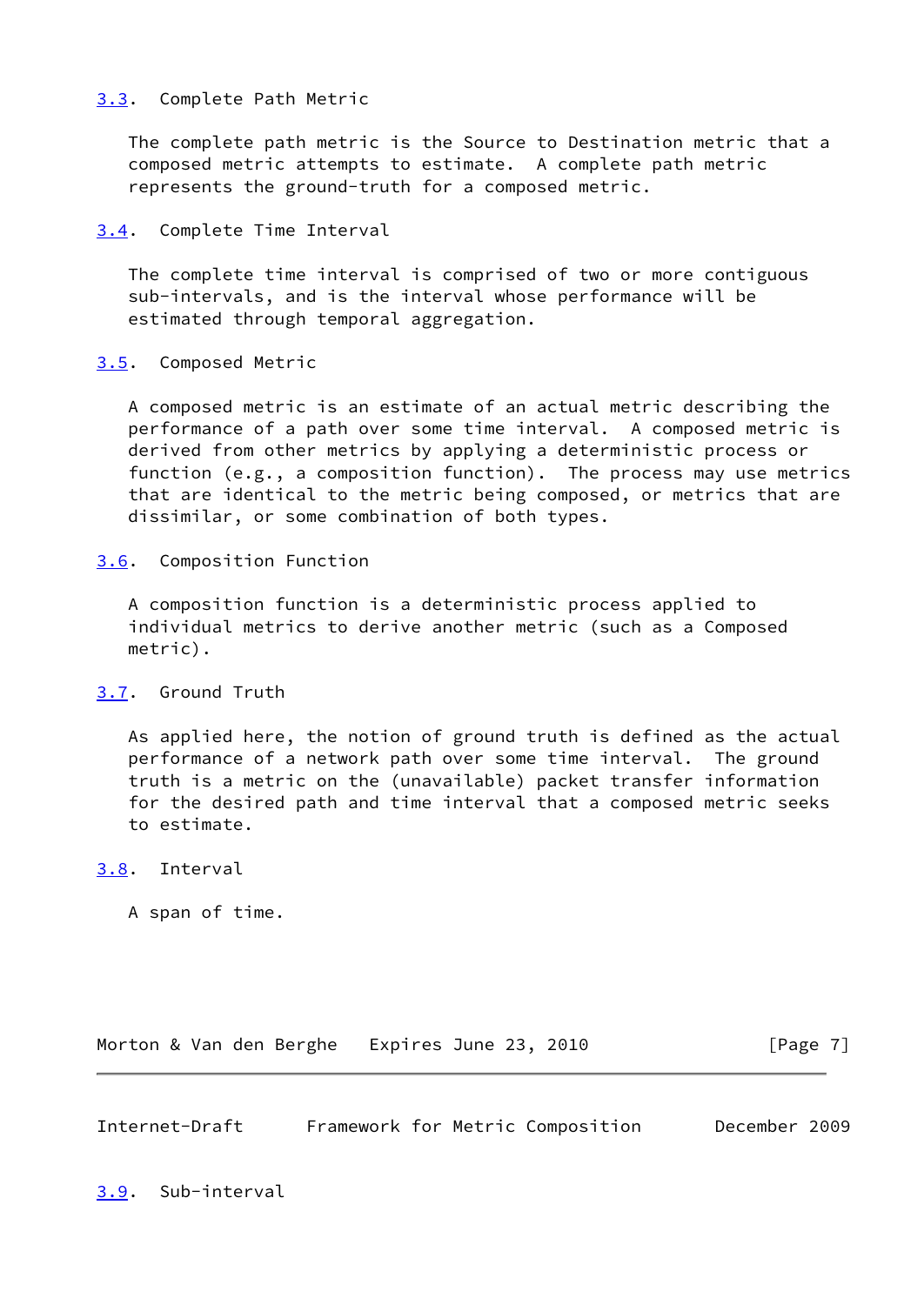A Sub-interval is a time interval that is included in another interval.

#### <span id="page-8-0"></span>[3.10](#page-8-0). Sub-path

 A Sub-path is a portion of the complete path where at least the Sub path Source and Destination hosts are constituents of the complete path. We say that such a sub-path is "involved" in the complete path.

 Since sub-paths terminate on hosts, it is important to describe how sub-paths are considered to be joined. In practice, the Source and Destination hosts may perform the function of measurement points.

 If the Destination and Source hosts of two adjoining paths are co located and the link between them would contribute negligible performance, then these hosts can be considered equivalent (even if there is no physical link between them, this is a practical concession).

 If the Destination and Source hosts of two adjoining paths have a link between them that contributes to the complete path performance, then the link and hosts constitutes another sub-path that is involved in the complete path, and should be characterized and included in the composed metric.

# <span id="page-8-1"></span>[3.11](#page-8-1). Sub-path Metrics

 A sub-path path metric is an element of the process to derive a Composite metric, quantifying some aspect of the performance a particular sub-path from its Source to Destination.

# <span id="page-8-2"></span>[4](#page-8-2). Description of Metric Types

 This section defines the various classes of Composition. There are two classes more accurately described as aggregation over time and space, and the third involves concatenation in space.

#### <span id="page-8-3"></span>[4.1](#page-8-3). Temporal Aggregation Description

 Aggregation in time is defined as the composition of metrics with the same type and scope obtained in different time instants or time windows. For example, starting from a time series of the measurements of maximum and minimum One-Way Delay on a certain network path obtained over 5-minute intervals, we obtain a time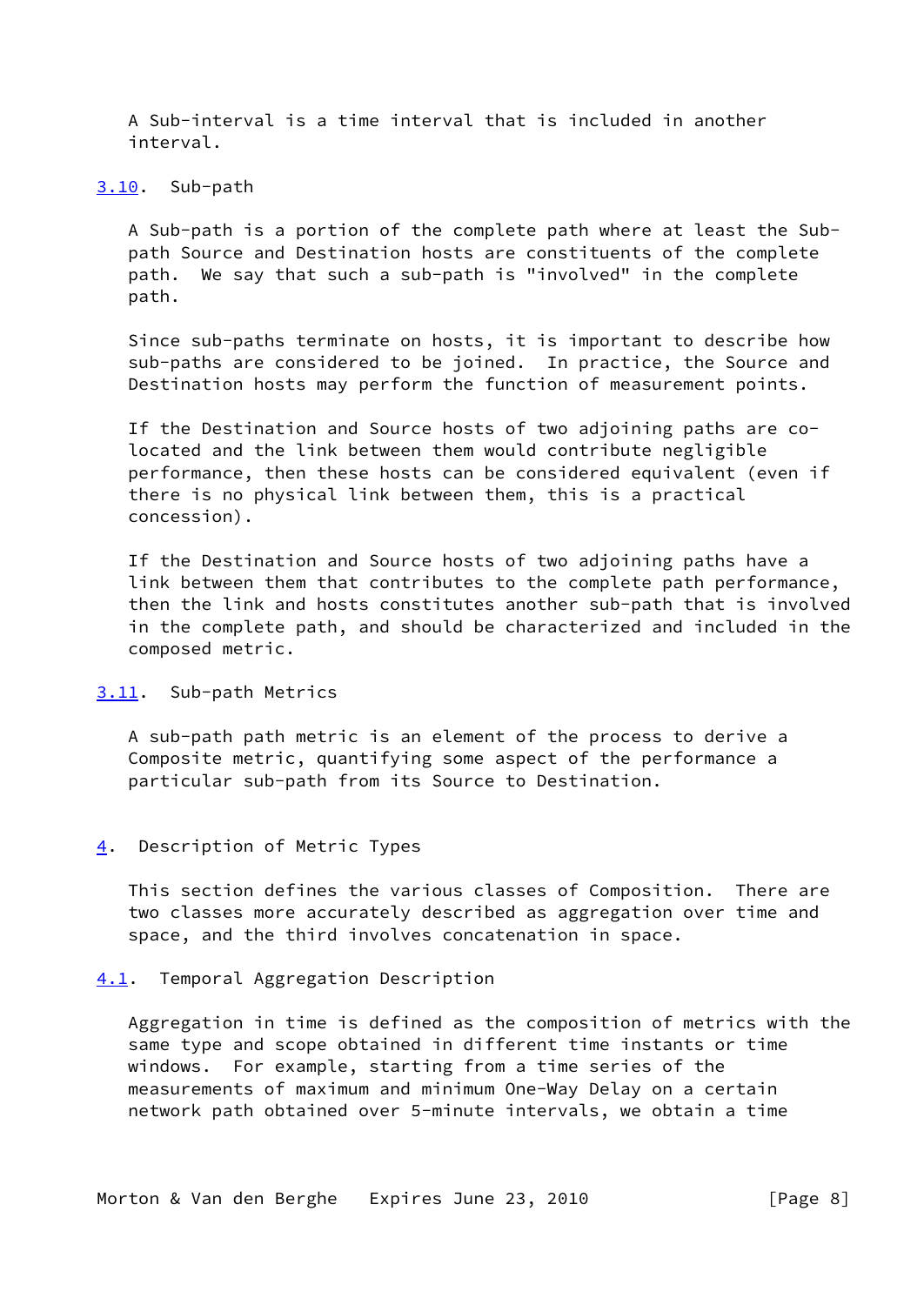<span id="page-9-1"></span> series measurement with a coarser resolution (60 minutes) by taking the maximum of 12 consecutive 5-minute maxima and the minimum of 12 consecutive 5-minute minima.

 The main reason for doing time aggregation is to reduce the amount of data that has to be stored, and make the visualization/spotting of regular cycles and/or growing or decreasing trends easier. Another useful application is to detect anomalies or abnormal changes in the network characteristics.

 In [RFC 2330,](https://datatracker.ietf.org/doc/pdf/rfc2330) the term "temporal composition" is introduced and differs from temporal aggregation in that it refers to methodologies to predict future metrics on the basis of past observations (of the same metrics), exploiting the time correlation that certain metrics can exhibit. We do not consider this type of composition here.

<span id="page-9-0"></span>[4.2](#page-9-0). Spatial Aggregation Description

 Aggregation in space is defined as the combination of metrics of the same type and different scope, in order to estimate the overall performance of a larger network. This combination may involve weighing the contributions of the input metrics.

 Suppose we want to compose the average One-Way-Delay (OWD) experienced by flows traversing all the Origin-Destination (OD) pairs of a network (where the inputs are already metric "statistics"). Since we wish to include the effect of the traffic matrix on the result, it makes sense to weight each metric according to the traffic carried on the corresponding OD pair:

OWD\_sum=f1\*OWD\_1+f2\*OWD\_2+...+fn\*OWD\_n

where fi=load\_OD\_i/total\_load.

 A simple average OWD across all network OD pairs would not use the traffic weighting.

 Another example metric that is "aggregated in space", is the maximum edge-to-edge delay across a single network. Assume that a Service Provider wants to advertise the maximum delay that transit traffic will experience while passing through his/her network. There can be multiple edge-to-edge paths across a network, and the Service Provider chooses either to publish a list of delays (each corresponding to a specific edge-to-edge path), or publish a single maximum value. The latter approach simplifies the publication of measurement information, and may be sufficient for some purposes.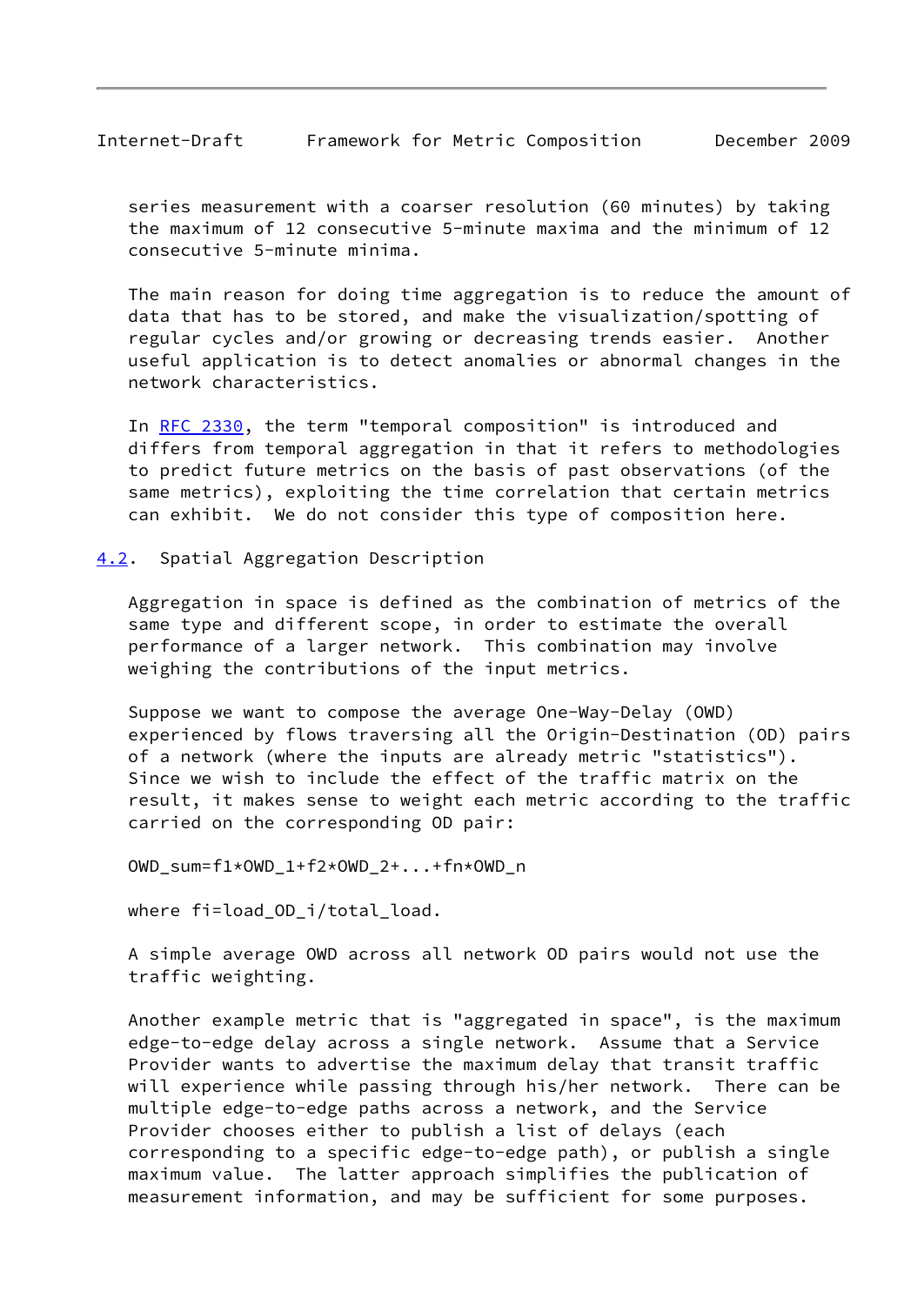Similar operations can be provided to other metrics, e.g. "maximum edge-to-edge packet loss", etc.

Morton & Van den Berghe Expires June 23, 2010 [Page 9]

<span id="page-10-1"></span>Internet-Draft Framework for Metric Composition December 2009

We suggest that space aggregation is generally useful to obtain a summary view of the behaviour of large network portions, or in general of coarser aggregates. The metric collection time instant, i.e. the metric collection time window of measured metrics is not considered in space aggregation. We assume that either it is consistent for all the composed metrics, e.g. compose a set of average delays all referred to the same time window, or the time window of each composed metric does not affect aggregated metric.

#### <span id="page-10-0"></span>[4.3](#page-10-0). Spatial Composition Description

 Concatenation in space is defined as the composition of metrics of same type and (ideally) different spatial scope, so that the resulting metric is representative of what the metric would be if obtained with a direct measurement over the sequence of the several spatial scopes. An example is the sum of OWDs of different edge-to edge network's delays, where the intermediate edge points are close to each other or happen to be the same. In this way, we can for example estimate OWD\_AC starting from the knowledge of OWD\_AB and OWD\_BC. Note that there may be small gaps in measurement coverage, likewise there may be small overlaps (e.g., the link where test equipment connects to the network).

 One key difference from examples of aggregation in space is that all sub-paths contribute equally to the composed metric, independent of the traffic load present.

#### <span id="page-10-2"></span>[4.4](#page-10-2). Help Metrics

 In practice there is often the need to compute a new metric using one or more metrics with the same spatial and time scope. For example, the metric rtt\_sample\_variance may be computed from two different metrics: the help metrics rtt\_square\_sum and the rtt\_sum. The process of using help metrics is a simple calculation and not an aggregation or a concatenation, and will not be investigated further in this memo.

#### <span id="page-10-3"></span>[4.5](#page-10-3). Higher Order Composition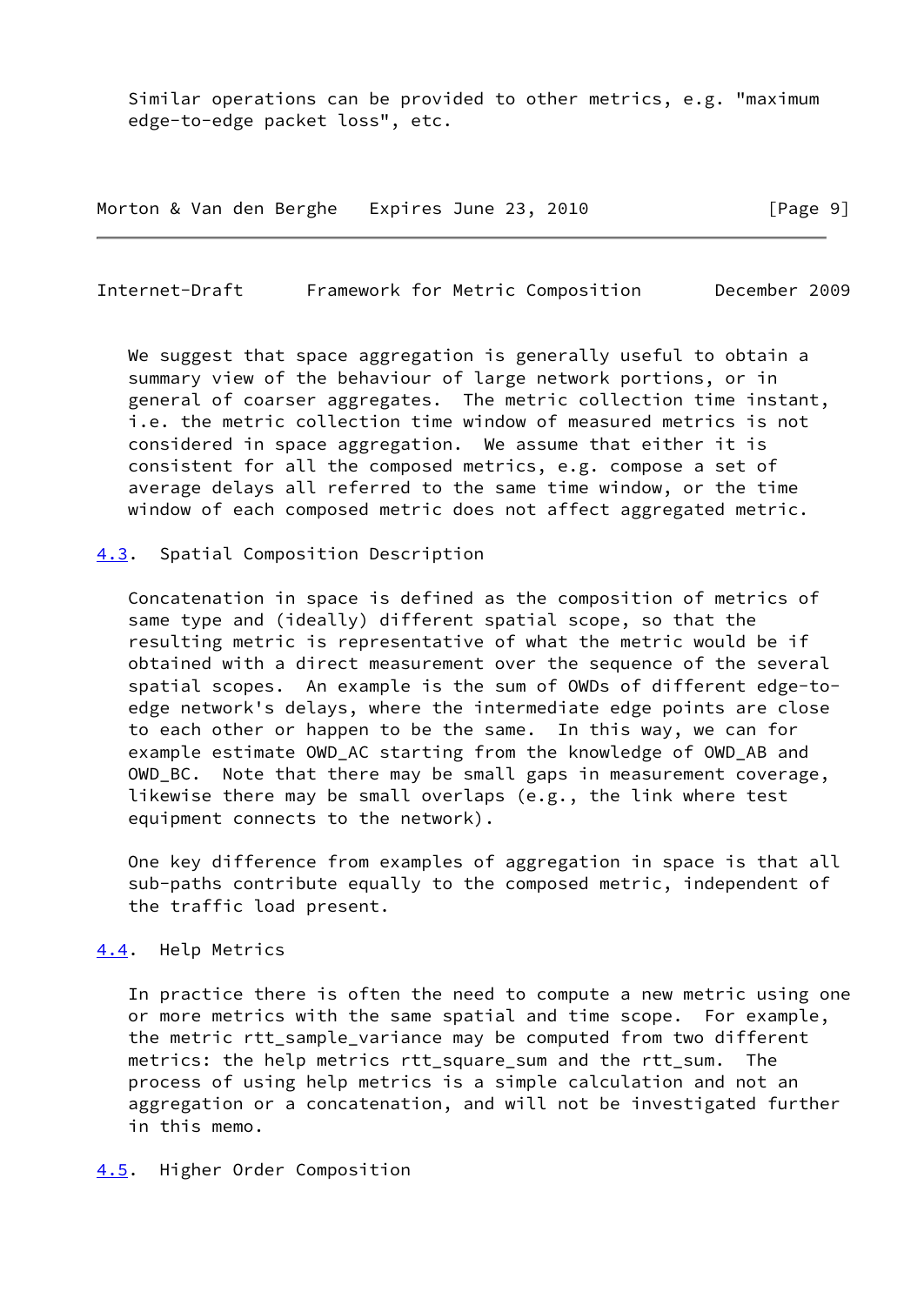Composed metrics might themselves be subject to further steps of composition or aggregation. An example would be the delay of a maximal path obtained through the spatial composition of several composed delays for each Complete Path in the maximal path (obtained through spatial composition). All requirements for first order composition metrics apply to higher order composition.

 An example using temporal aggregation: twelve 5-minute metrics are aggregated to estimate the performance over an hour. The second step

| Morton & Van den Berghe Expires June 23, 2010 |  |  |  |  |  | [Page 10] |
|-----------------------------------------------|--|--|--|--|--|-----------|
|-----------------------------------------------|--|--|--|--|--|-----------|

<span id="page-11-1"></span>Internet-Draft Framework for Metric Composition December 2009

 of aggregation would take 24 hourly metrics and estimate the performance over a day.

<span id="page-11-0"></span>[5](#page-11-0). Requirements for Composed Metrics

 The definitions for all composed metrics MUST include sections to treat the following topics.

The description of each metric will clearly state:

- 1. the definition (and statistic, where appropriate);
- 2. the composition or aggregation relationship;
- 3. the specific conjecture on which the relationship is based and assumptions of the statistical model of the process being measured, if any (see [\[RFC2330\] section](https://datatracker.ietf.org/doc/pdf/rfc2330#section-12) 12);
- 4. a justification of practical utility or usefulness for analysis using the A-frame concepts;
- 5. one or more examples of how the conjecture could be incorrect and lead to inaccuracy;
- 6. the information to be reported.

 For each metric, the applicable circumstances will be defined, in terms of whether the composition or aggregation:

 o Requires homogeneity of measurement methodologies, or can allow a degree of flexibility (e.g., active or passive methods produce the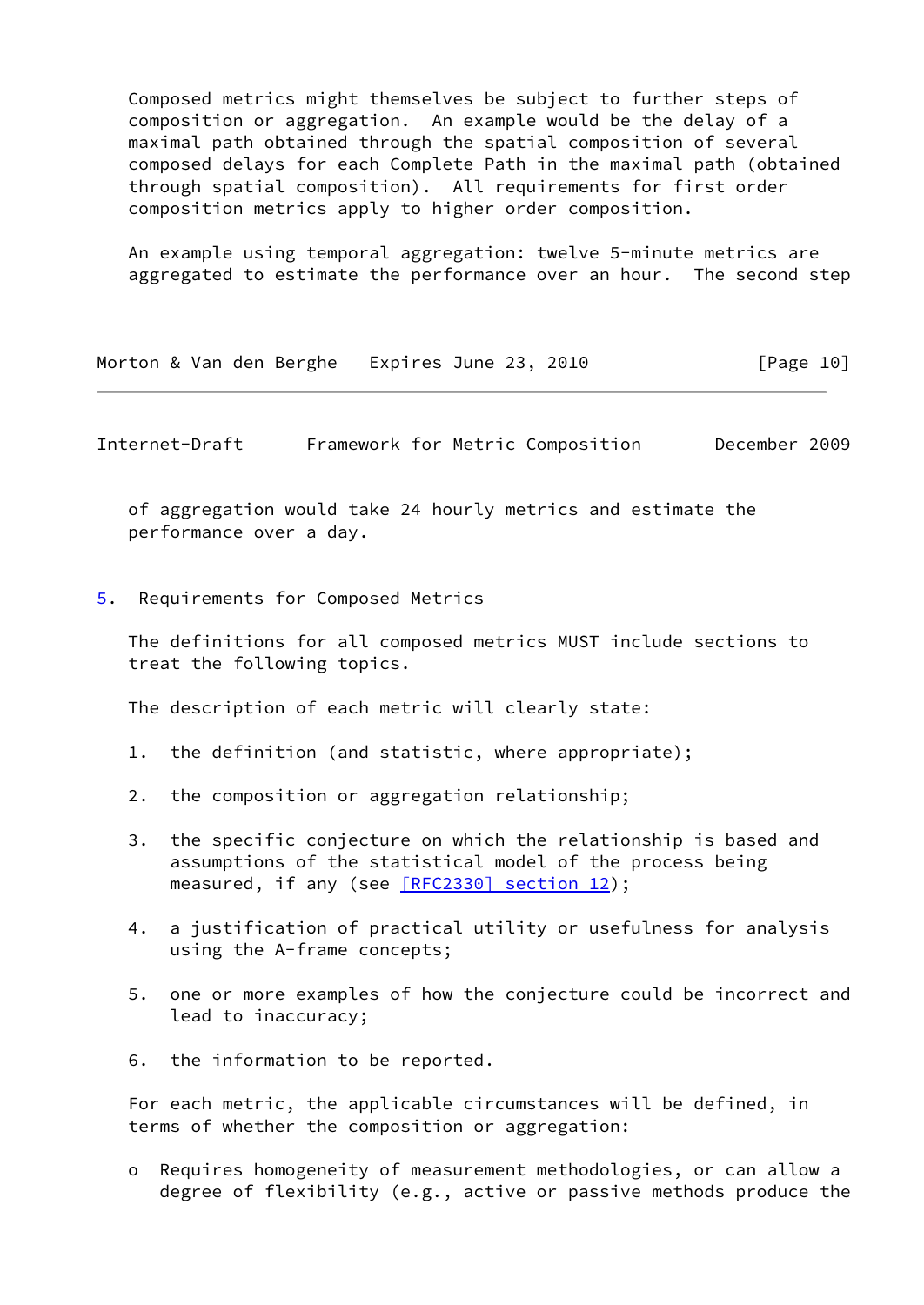"same" metric). Also, the applicable sending streams will be specified, such as Poisson, Periodic, or both.

- o Needs information or access that will only be available within an operator's network, or is applicable to Inter-network composition.
- o Requires precisely synchronized measurement time intervals in all component metrics, or loosely synchronized, or no timing requirements.
- o Requires assumption of component metric independence w.r.t. the metric being defined/composed, or other assumptions.
- o Has known sources of inaccuracy/error, and identifies the sources.

Morton & Van den Berghe Expires June 23, 2010 [Page 11]

<span id="page-12-1"></span>Internet-Draft Framework for Metric Composition December 2009

### <span id="page-12-0"></span>[5.1](#page-12-0). Note on IPR

 If one or more components of the composition process are encumbered by Intellectual Property Rights (IPR), then the resulting Composed Metrics may be encumbered as well. See [BCP 79](https://datatracker.ietf.org/doc/pdf/bcp79) [\[RFC3979](https://datatracker.ietf.org/doc/pdf/rfc3979)] for IETF policies on IPR disclosure.

<span id="page-12-2"></span>[6](#page-12-2). Guidelines for Defining Composed Metrics

<span id="page-12-3"></span>[6.1](#page-12-3). Ground Truth: Comparison with other IPPM Metrics

 Figure 1 illustrates the process to derive a metric using spatial composition, and compares the composed metric to other IPPM metrics.

 Metrics <M1, M2, M3> describe the performance of sub-paths between the Source and Destination of interest during time interval <T, Tf>. These metrics are the inputs for a Composition Function that produces a Composed Metric.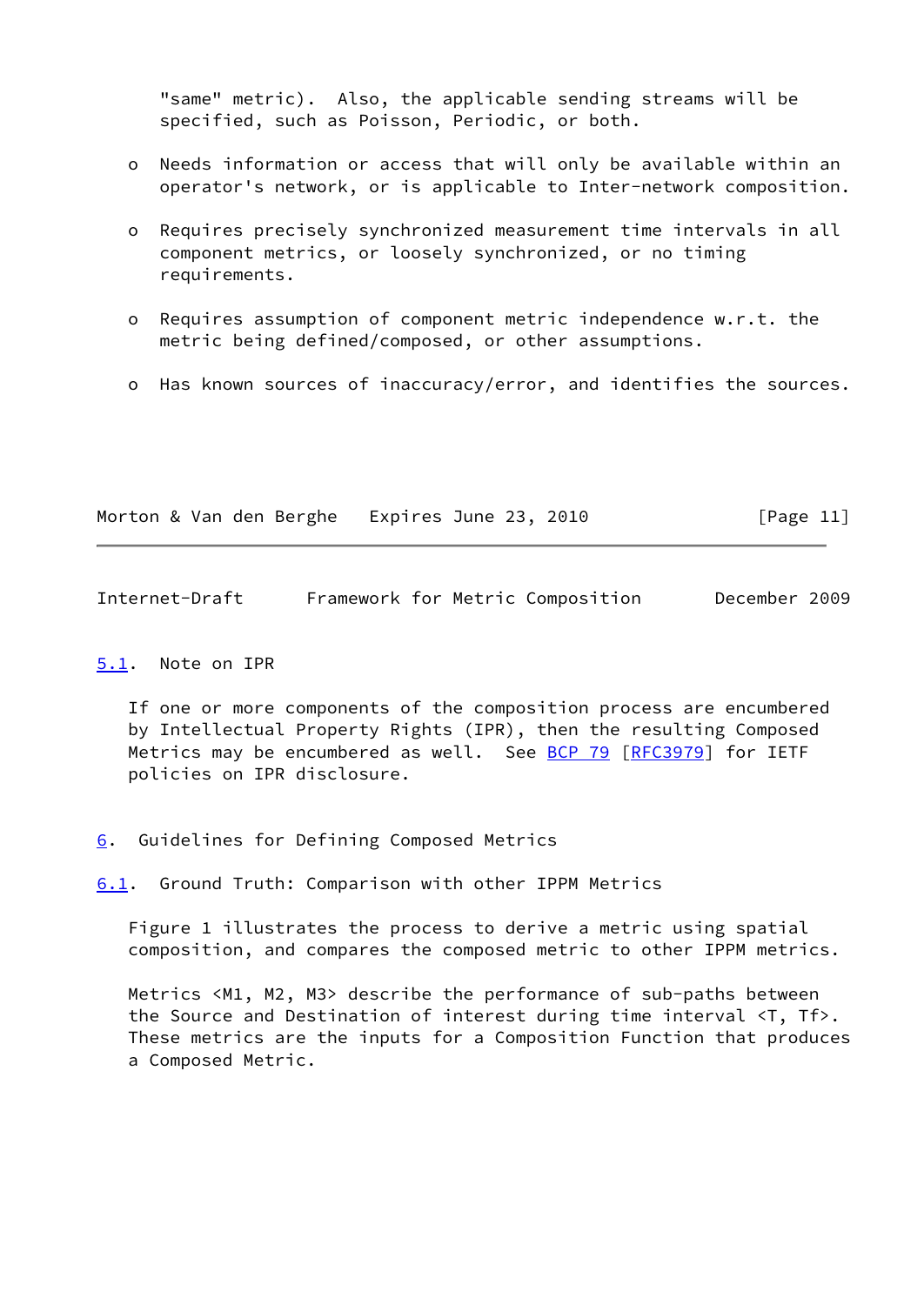Morton & Van den Berghe Expires June 23, 2010 [Page 12]

Internet-Draft Framework for Metric Composition December 2009

 Sub-Path Metrics ++ M1 ++ ++ M2 ++ ++ M3 ++ Src ||.......|| ||.......|| ||.......|| Dst ++ `. ++ ++ | ++ ++ .' ++ . The contract of the contract of  $\mathcal{N}_\bullet$  , we can also the contract of the contract of the contract of `-. | .'  $\sum_{i=1}^n\frac{1}{i}$  . The contract of  $\sum_{i=1}^n\frac{1}{i}$  ,  $\sum_{i=1}^n\frac{1}{i}$  ,  $\sum_{i=1}^n\frac{1}{i}$ , and the set of  $\mathbf{y}$  ,  $\mathbf{y}$  ,  $\mathbf{y}$  ,  $\mathbf{y}$ , where  $\mathcal{C}$  , we have the contract of  $\mathcal{C}$  , we have the contract of  $\mathcal{C}$ Composition **Function**  $\ddotsc$  , and the contract of  $\ddotsc$  , and the contract of  $\ddotsc$  `--.....--' |  $++$   $+$   $+$   $+$  Src ||...............................|| Dst ++ Composed Metric ++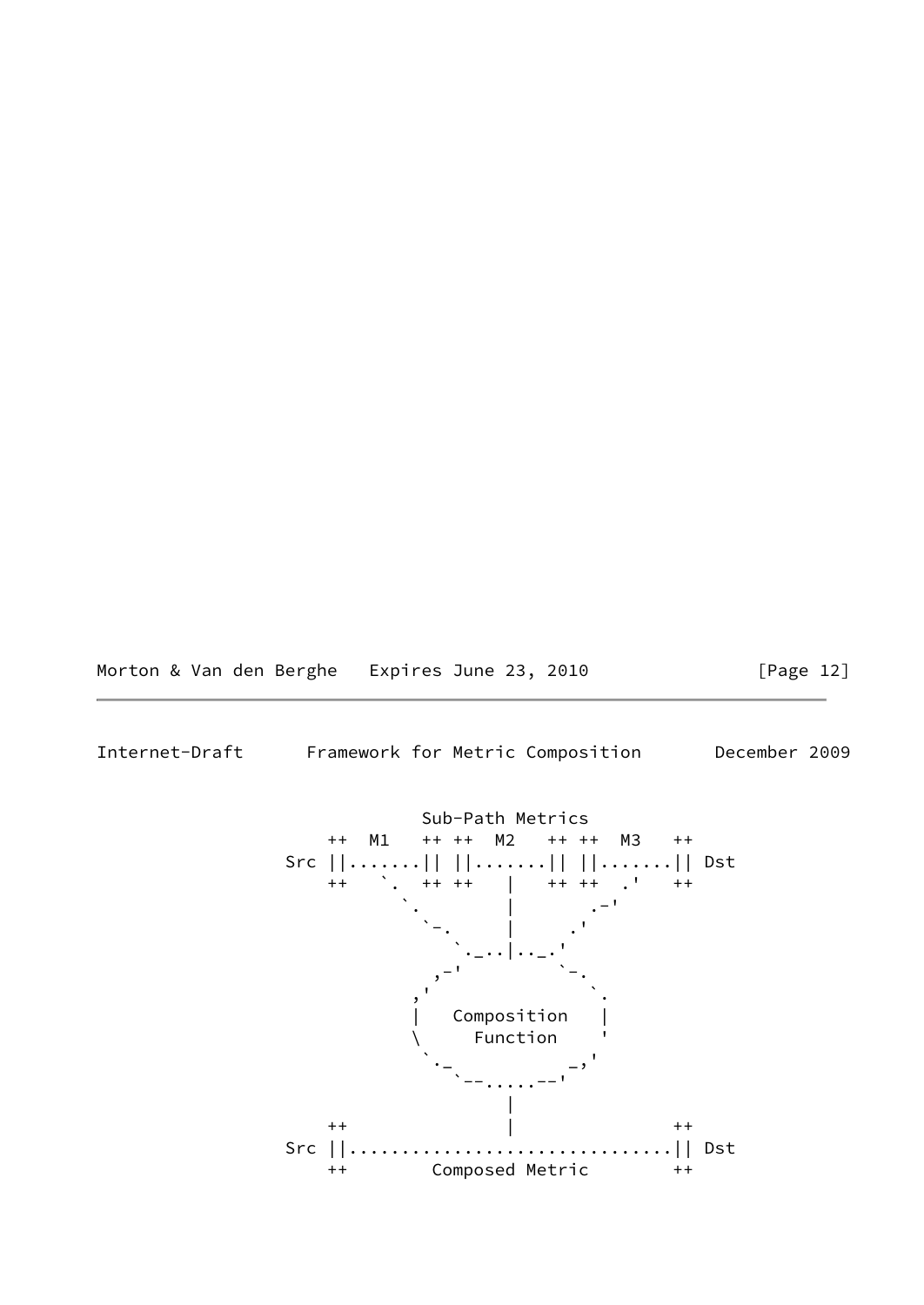++ Complete Path Metric ++ Src ||...............................|| Dst  $++$   $++$   $++$  Spatial Metric ++ S1 ++ S2 ++ S3 ++ Src ||........||.........||..........|| Dst ++ ++ ++ ++ ++ ++

Figure 1: Comparison with other IPPM metrics

 The Composed Metric is an estimate of an actual metric collected over the complete Source to Destination path. We say that the Complete Path Metric represents the "Ground Truth" for the Composed Metric. In other words, Composed Metrics seek to minimize error w.r.t. the Complete Path Metric.

Further, we observe that a Spatial Metric [[RFC5644](https://datatracker.ietf.org/doc/pdf/rfc5644)] collected for packets traveling over the same set of sub-paths provide a basis for the Ground Truth of the individual Sub-Path metrics. We note that mathematical operations may be necessary to isolate the performance of each sub-path.

Next, we consider multiparty metrics as defined in [[RFC5644\]](https://datatracker.ietf.org/doc/pdf/rfc5644), and their spatial composition. Measurements to each of the Receivers produce an element of the one-to-group metric. These elements can be composed from sub-path metrics and the composed metrics can be combined to create a composed one-to-group metric. Figure 2 illustrates this process.

Morton & Van den Berghe Expires June 23, 2010 [Page 13]

<span id="page-14-0"></span>Internet-Draft Framework for Metric Composition December 2009

 Sub-Path Metrics ++ M1 ++ ++ M2 ++ ++ M3 ++ Src ||.......|| ||.......|| ||.......||Rcvr1  $+$  +  $+$  ++  $+$   $+$  +  $+$  ++  $+$  ++  $\sim$  . The contract of the contract of the contract of the contract of the contract of the contract of the contract of the contract of the contract of the contract of the contract of the contract of the contract of the co M4`.++ ++ M5 ++ || ||.......||Rcvr2  $+ + + +$ <sup>2</sup>.  $+ +$  $\sum_{i=1}^n \frac{1}{i!} \sum_{j=1}^n \frac{1}{j!} \sum_{j=1}^n \frac{1}{j!} \sum_{j=1}^n \frac{1}{j!} \sum_{j=1}^n \frac{1}{j!} \sum_{j=1}^n \frac{1}{j!} \sum_{j=1}^n \frac{1}{j!} \sum_{j=1}^n \frac{1}{j!} \sum_{j=1}^n \frac{1}{j!} \sum_{j=1}^n \frac{1}{j!} \sum_{j=1}^n \frac{1}{j!} \sum_{j=1}^n \frac{1}{j!} \sum_{j=1}^n \frac{1}{j!$  $MO^{\sim}$ .  $++$ ||Rcvr3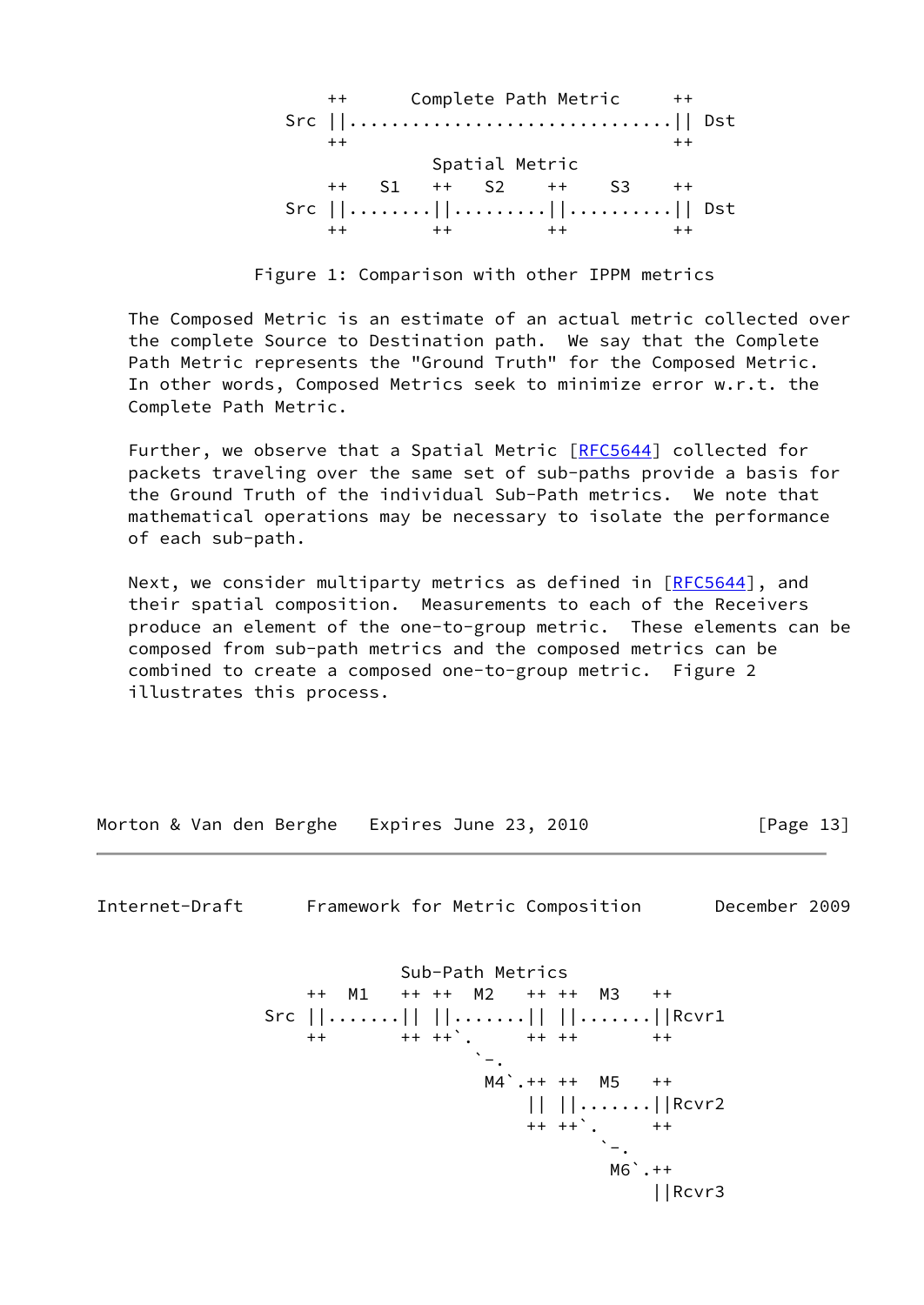

Figure 2: Composition of One-to-Group Metrics

 Here, Sub-path Metrics M1, M2, and M3 are combined using a relationship to compose the metric applicable to the Src-Rcvr1 path. Similarly, M1, M4, and M5 are used to compose the Src-Rcvr2 metric and M1, M4, and M6 compose the Src-Rcvr3 metric.

 The Composed One-to-Group Metric would list the Src-Rcvr metrics for each Receiver in the Group:

(Composed-Rcvr1, Composed-Rcvr2, Composed-Rcvr3)

++

 The "Ground Truth" for this composed metric is of course an actual One-to-Group metric, where a single source packet has been measured after traversing the Complete Paths to the various receivers.

<span id="page-15-0"></span>[6.1.1](#page-15-0). Ground Truth for Temporal Aggregation

 Temporal Aggregation involves measurements made over sub-intervals of the complete time interval between the same Source and Destination. Therefore, the "Ground Truth" is the metric measured over the desired interval.

|  |  |  |  |  | Morton & Van den Berghe Expires June 23, 2010 |  |  |  | [Page 14] |  |
|--|--|--|--|--|-----------------------------------------------|--|--|--|-----------|--|
|--|--|--|--|--|-----------------------------------------------|--|--|--|-----------|--|

<span id="page-15-2"></span>Internet-Draft Framework for Metric Composition December 2009

<span id="page-15-1"></span>[6.1.2](#page-15-1). Ground Truth for Spatial Aggregation

 Spatial Aggregation combines many measurements using a weighting function to provide the same emphasis as though the measurements were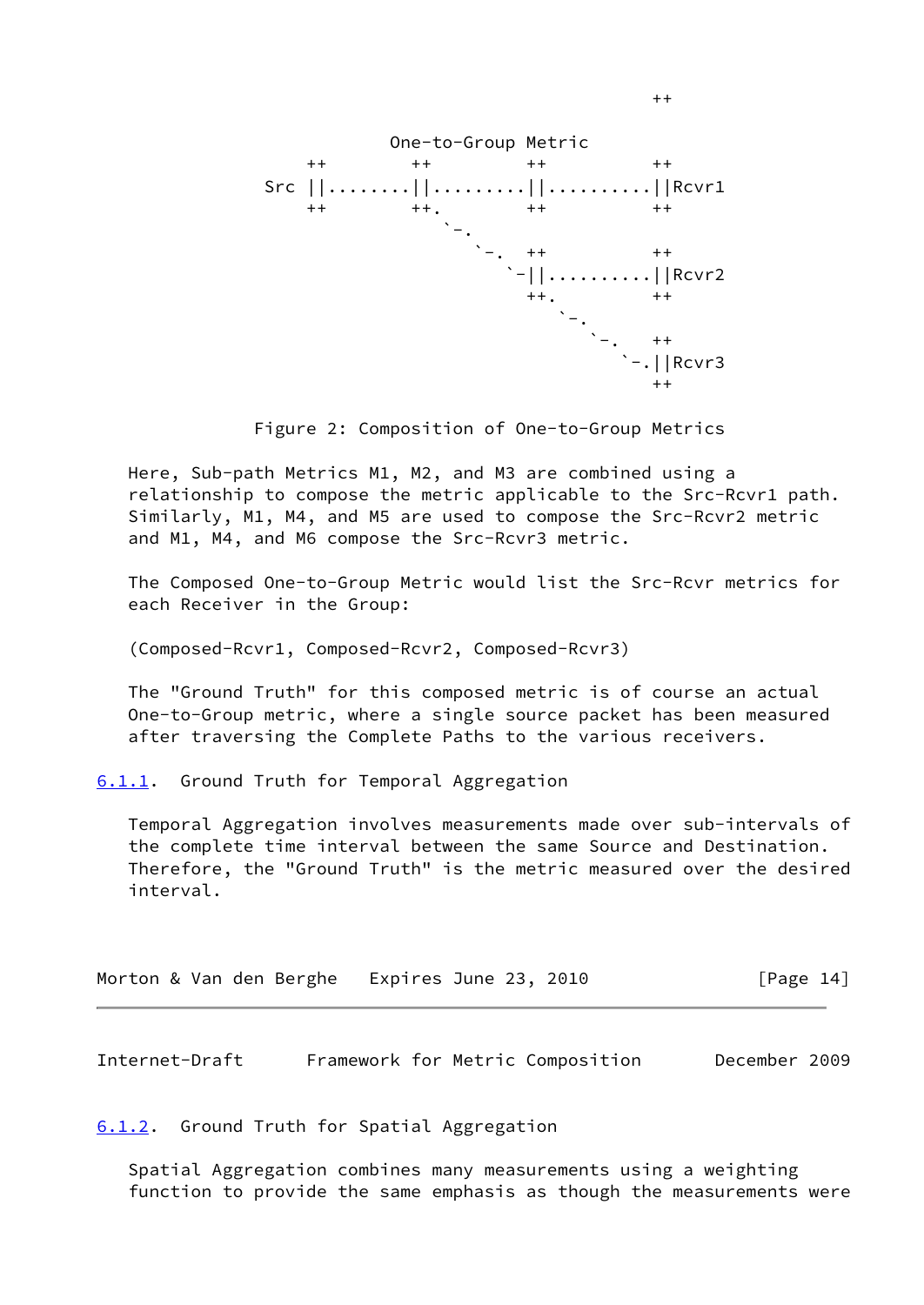based on actual traffic, with inherent weights. Therefore, the "Ground Truth" is the metric measured on the actual traffic instead of the active streams that sample the performance.

<span id="page-16-0"></span>[6.2](#page-16-0). Deviation from the Ground Truth

 A metric composition can deviate from the ground truth for several reasons. Two main aspects are:

- o The propagation of the inaccuracies of the underlying measurements when composing the metric. As part of the composition function, errors of measurements might propagate. Where possible, this analysis should be made and included with the description of each metric.
- o A difference in scope. When concatenating many active measurement results (from two or more sub-paths) to obtain the complete path metric, the actual measured path will not be identical to the complete path. It is in general difficult to quantify this deviation with exactness, but a metric definition might identify guidelines for keeping the deviation as small as possible.

 The description of the metric composition MUST include an section identifying the deviation from the ground truth.

<span id="page-16-1"></span>[6.3](#page-16-1). Incomplete Information

 In practice, when measurements cannot be initiated on a sub-path or during a particular measurement interval (and perhaps the measurement system gives up during the test interval), then there will not be a value for the sub-path reported, and the result SHOULD be recorded as "undefined".

### <span id="page-16-2"></span>[6.4](#page-16-2). Time Varying Metrics

 The measured values of many metrics depend on time-variant factors, such as the level of network traffic on the source to destination path. Traffic levels often exhibit diurnal (or daily) variation, but a 24 hour measurement interval would obscure it. Temporal Aggregation of hourly results to estimate the daily metric would have the same effect, and so the same cautions are warranted.

Some metrics are predominantly\* time-invariant, such as the actual minimum one-way delay of fixed path, and therefore temporal

|  |  |  |  | Morton & Van den Berghe Expires June 23, 2010 |  |  | [Page 15] |  |
|--|--|--|--|-----------------------------------------------|--|--|-----------|--|
|--|--|--|--|-----------------------------------------------|--|--|-----------|--|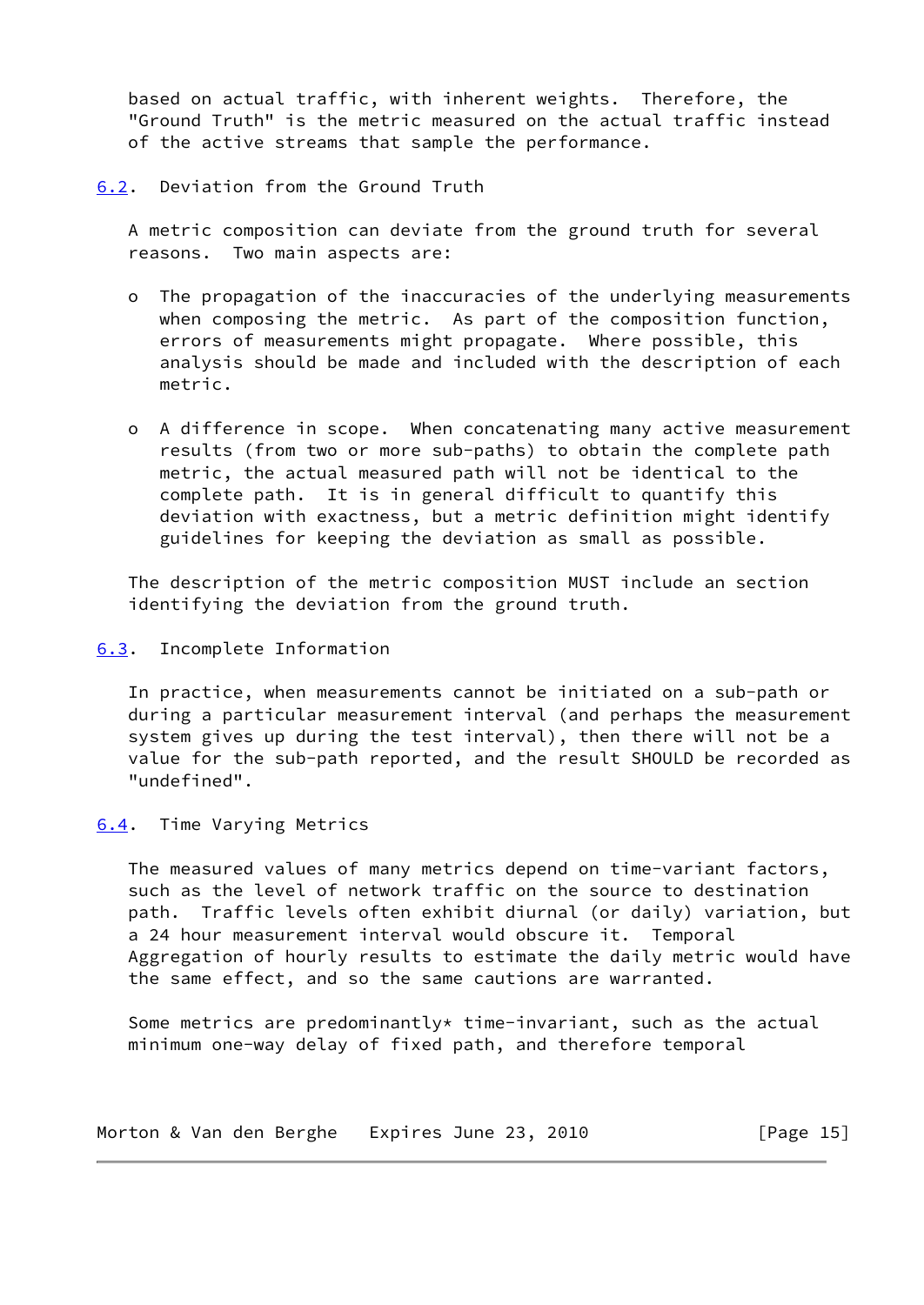<span id="page-17-1"></span> aggregation does not obscure the results as long as the path is stable. However, paths do vary, and sometimes on less predictable time intervals than traffic variations. (\* Note - It is recognized that propagation delay on transmission facilities may have diurnal, seasonal, and even longer-term variations.)

<span id="page-17-0"></span>[7](#page-17-0). IANA Considerations

This document makes no request of IANA.

 Note to RFC Editor: this section may be removed on publication as an RFC.

<span id="page-17-2"></span>[8](#page-17-2). Security Considerations

 The security considerations that apply to any active measurement of live networks are relevant here as well. See [[RFC4656](https://datatracker.ietf.org/doc/pdf/rfc4656)], and [\[RFC5357](https://datatracker.ietf.org/doc/pdf/rfc5357)].

 The exchange of sub-path measurements among network providers may be a source of concern, and the information should be sufficiently anonymized to avoid revealing unnecessary operational details (e.g., the network addresses of measurement devices). However, the schema for measurement exchange is beyond the scope of this memo, and likely to be covered by bilateral agreements for some time to come.

<span id="page-17-3"></span>[9](#page-17-3). Acknowledgements

 The authors would like to thank Maurizio Molina, Andy Van Maele, Andreas Haneman, Igor Velimirovic, Andreas Solberg, Athanassios Liakopulos, David Schitz, Nicolas Simar and the Geant2 Project. We also acknowledge comments and suggestions from Phil Chimento, Emile Stephan, Lei Liang, Stephen Wolff, Reza Fardid, Loki Jorgenson, and Alan Clark.

- <span id="page-17-4"></span>[10.](#page-17-4) References
- <span id="page-17-5"></span>[10.1](#page-17-5). Normative References
	- [RFC2119] Bradner, S., "Key words for use in RFCs to Indicate Requirement Levels", [BCP 14](https://datatracker.ietf.org/doc/pdf/bcp14), [RFC 2119](https://datatracker.ietf.org/doc/pdf/rfc2119), March 1997.
	- [RFC2330] Paxson, V., Almes, G., Mahdavi, J., and M. Mathis,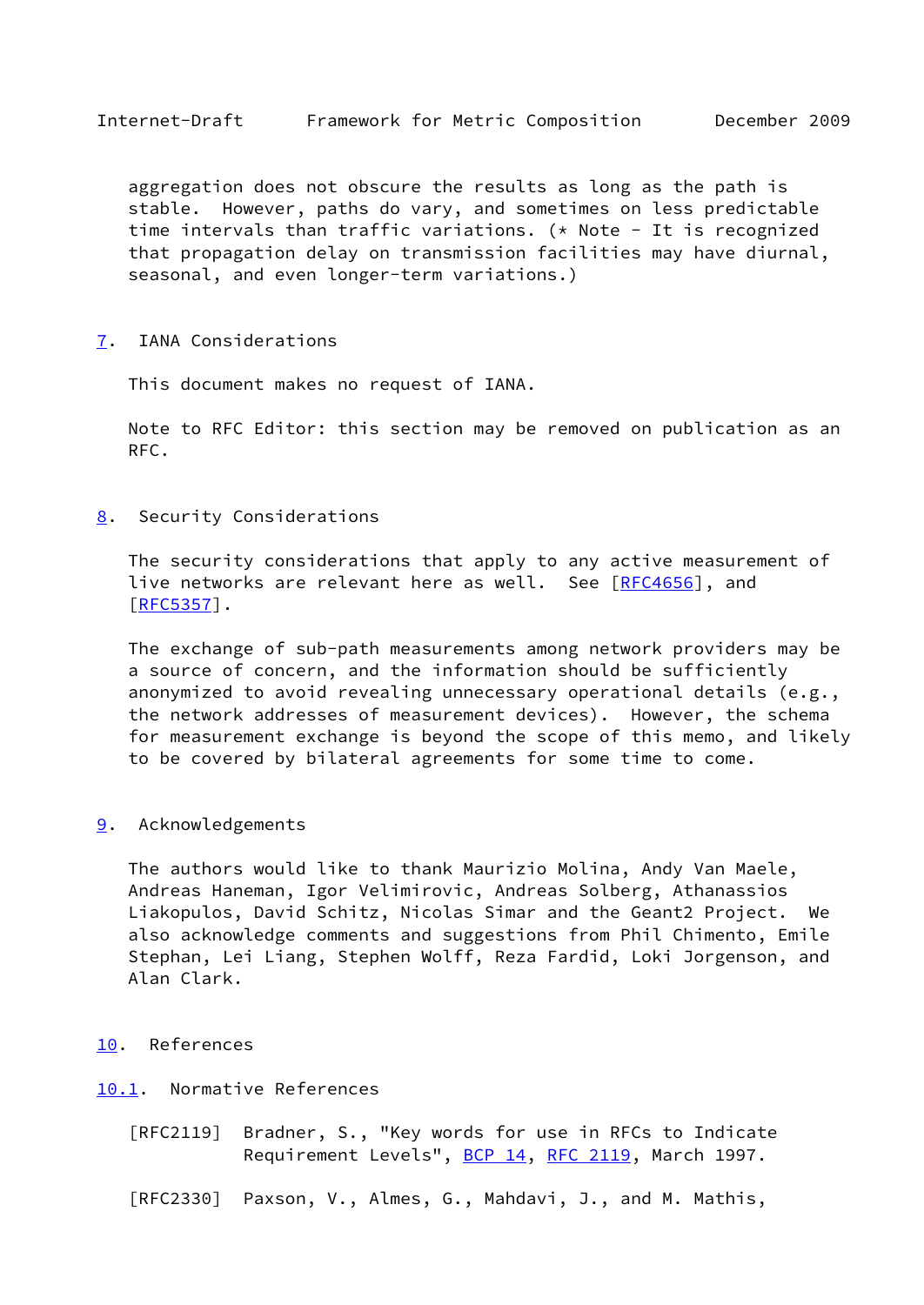Morton & Van den Berghe Expires June 23, 2010 [Page 16]

<span id="page-18-1"></span>Internet-Draft Framework for Metric Composition December 2009

May 1998.

- [RFC3979] Bradner, S., "Intellectual Property Rights in IETF Technology", [BCP 79](https://datatracker.ietf.org/doc/pdf/bcp79), [RFC 3979](https://datatracker.ietf.org/doc/pdf/rfc3979), March 2005.
- [RFC4656] Shalunov, S., Teitelbaum, B., Karp, A., Boote, J., and M. Zekauskas, "A One-way Active Measurement Protocol (OWAMP)", [RFC 4656](https://datatracker.ietf.org/doc/pdf/rfc4656), September 2006.
- [RFC5357] Hedayat, K., Krzanowski, R., Morton, A., Yum, K., and J. Babiarz, "A Two-Way Active Measurement Protocol (TWAMP)", [RFC 5357,](https://datatracker.ietf.org/doc/pdf/rfc5357) October 2008.
- <span id="page-18-0"></span>[10.2](#page-18-0). Informative References
	- [RFC2679] Almes, G., Kalidindi, S., and M. Zekauskas, "A One-way Delay Metric for IPPM", [RFC 2679,](https://datatracker.ietf.org/doc/pdf/rfc2679) September 1999.
	- [RFC2680] Almes, G., Kalidindi, S., and M. Zekauskas, "A One-way Packet Loss Metric for IPPM", [RFC 2680](https://datatracker.ietf.org/doc/pdf/rfc2680), September 1999.
	- [RFC2681] Almes, G., Kalidindi, S., and M. Zekauskas, "A Round-trip Delay Metric for IPPM", [RFC 2681,](https://datatracker.ietf.org/doc/pdf/rfc2681) September 1999.
	- [RFC3393] Demichelis, C. and P. Chimento, "IP Packet Delay Variation Metric for IP Performance Metrics (IPPM)", [RFC 3393](https://datatracker.ietf.org/doc/pdf/rfc3393), November 2002.
	- [RFC4737] Morton, A., Ciavattone, L., Ramachandran, G., Shalunov, S., and J. Perser, "Packet Reordering Metrics", [RFC 4737,](https://datatracker.ietf.org/doc/pdf/rfc4737) November 2006.
	- [RFC5481] Morton, A. and B. Claise, "Packet Delay Variation Applicability Statement", [RFC 5481](https://datatracker.ietf.org/doc/pdf/rfc5481), March 2009.
	- [RFC5560] Uijterwaal, H., "A One-Way Packet Duplication Metric", [RFC 5560,](https://datatracker.ietf.org/doc/pdf/rfc5560) May 2009.
	- [RFC5644] Stephan, E., Liang, L., and A. Morton, "IP Performance Metrics (IPPM): Spatial and Multicast", [RFC 5644,](https://datatracker.ietf.org/doc/pdf/rfc5644)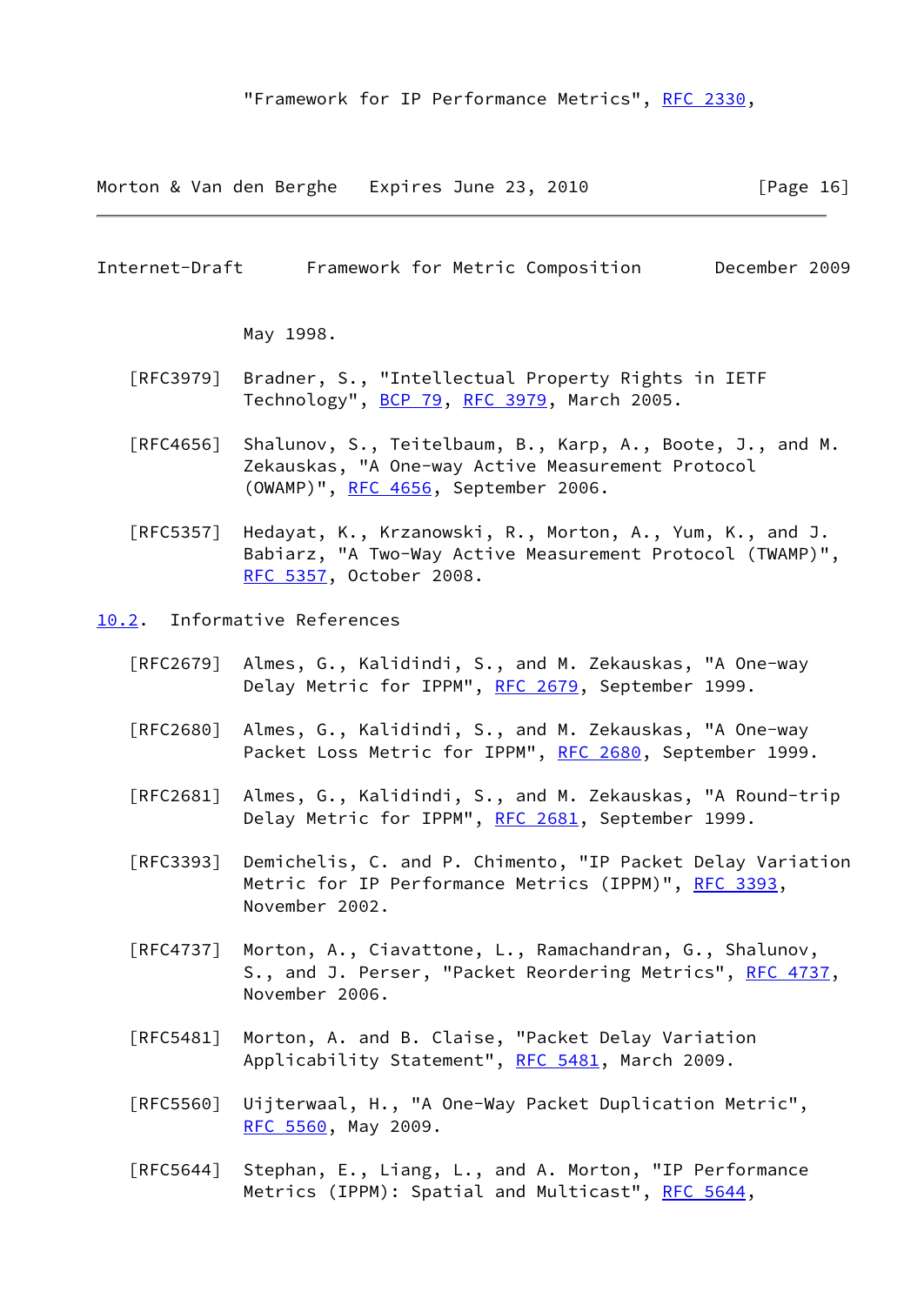October 2009.

<span id="page-19-1"></span> [Y.1540] ITU-T Recommendation Y.1540, "Internet protocol data communication service - IP packet transfer and availability performance parameters", December 2007.

Morton & Van den Berghe Expires June 23, 2010 [Page 17]

<span id="page-19-0"></span>Internet-Draft Framework for Metric Composition December 2009 Authors' Addresses Al Morton (editor) AT&T Labs 200 Laurel Avenue South Middletown,, NJ 07748 USA Phone: +1 732 420 1571 Fax: +1 732 368 1192 Email: acmorton@att.com URI: <http://home.comcast.net/~acmacm/> Steven Van den Berghe (editor) Alcatel-Lucent Copernicuslaan 50 Antwerp 2018 Belgium Phone: +32 3 240 3983 Email: steven.van\_den\_berghe@alcatel-lucent.com URI: